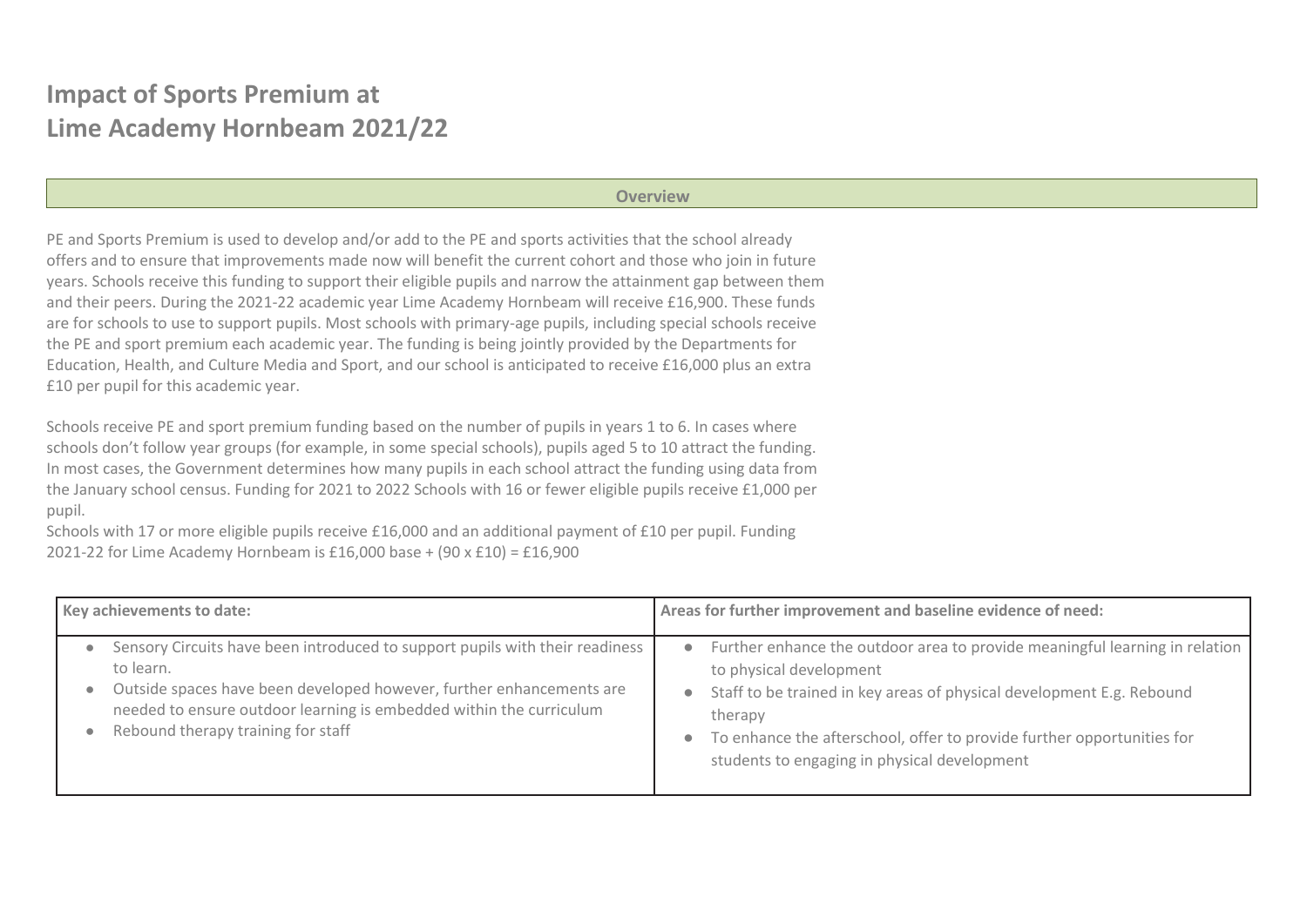| Academic Year: 2021/22                                                                                             | Total fund allocated: £16,900   | Date Updated: February 2022 |  |
|--------------------------------------------------------------------------------------------------------------------|---------------------------------|-----------------------------|--|
| Key indicator 1: The engagement of all pupils in regular physical activity                                         | Percentage of total allocation: |                             |  |
| Key indicator 2: The profile of PE and sport being raised across the school as a tool for whole school improvement | 100%                            |                             |  |
| Key indicator 3: Increased confidence, knowledge and skills of all staff in teaching PE and sport                  |                                 |                             |  |
| Key indicator 4: Broader experience of a range of sports and activities offered to all pupils                      |                                 |                             |  |
| Key indicator 5: Increased participation in competitive sport Pandemic Allowing                                    |                                 |                             |  |

| <b>School focus with clarity on</b><br>intended impact on pupils:                                                                         | <b>Actions to achieve:</b>                                                                                                                                                                                                                                                                                                                  | <b>Funding</b><br>allocated: | <b>Evidence and impact:</b>                                                                                                                                                                                                                                                                                                                                        | <b>Sustainability and suggested</b><br>next steps:                                                                             |
|-------------------------------------------------------------------------------------------------------------------------------------------|---------------------------------------------------------------------------------------------------------------------------------------------------------------------------------------------------------------------------------------------------------------------------------------------------------------------------------------------|------------------------------|--------------------------------------------------------------------------------------------------------------------------------------------------------------------------------------------------------------------------------------------------------------------------------------------------------------------------------------------------------------------|--------------------------------------------------------------------------------------------------------------------------------|
| For pupils to access specialist<br>equipment, facilities and staff to<br>undertake activities to improve<br>physical health and wellbeing | • Staff training in rebound therapy to enable<br>learners to improve balance, movement,<br>muscle tone, sensory integration and<br>spatial awareness<br>Specialist equipment to support and<br>facilitate access to physical development<br>and physiotherapy<br>Sensory circuit equipment, maintain,<br>$\bullet$<br>replenish and replace | £7000                        | Learners are accessing rebound therapy<br>on a regular basis to improve core areas<br>of their physical development.<br>Sensory circuits are fully embedded<br>where learners are ready to learn.<br>Improving concentration and access,<br>reducing incidence of behaviors that can<br>challenge. Learners meet their EHCP<br>outcomes that are reviewed annually | Physical Development is fully<br>embedded within the<br>curriculum. An annual budget<br>to maintain resources and<br>training. |
| To provide enrichment from<br>specialist coaches to enhance the<br>curriculum offer                                                       | • Identify key specialists to enhance the<br>curriculum offer<br>Order specialist equipment/resources to<br>$\bullet$<br>enhance the curriculum offer                                                                                                                                                                                       | £5000                        | Resources that are adaptable for all<br>levels of need to promote engage in<br>movement. Adapted resources to<br>support pupils with physical disabilities<br>to engage in physical development                                                                                                                                                                    | Embedded within the<br>curriculum<br>Budget allocated to maintain<br>resources and training.                                   |
| Adapted and inclusive Sensory<br>Circuits implemented to support<br>pupils with coordination and<br>concentration.                        | • Assessment of pupil need to ensure that all<br>activities are personalised<br>Purchase sensory circuit resources<br>$\bullet$<br>Training for staff to deliver effective<br>$\bullet$<br>sensory circuits linked to need<br>Review success of programme and the<br>$\bullet$<br>impact on learners readiness to learn                     | £2500                        | Learners have enhanced concertation<br>skills enabling them to access learning<br>Students have greater opportunities to<br>develop fine and gross motor skills,<br>reduced anxiety and a reduction in<br>behaviours that can challenge                                                                                                                            | Embedded as part of the<br>curriculum. Built into<br>timetables                                                                |